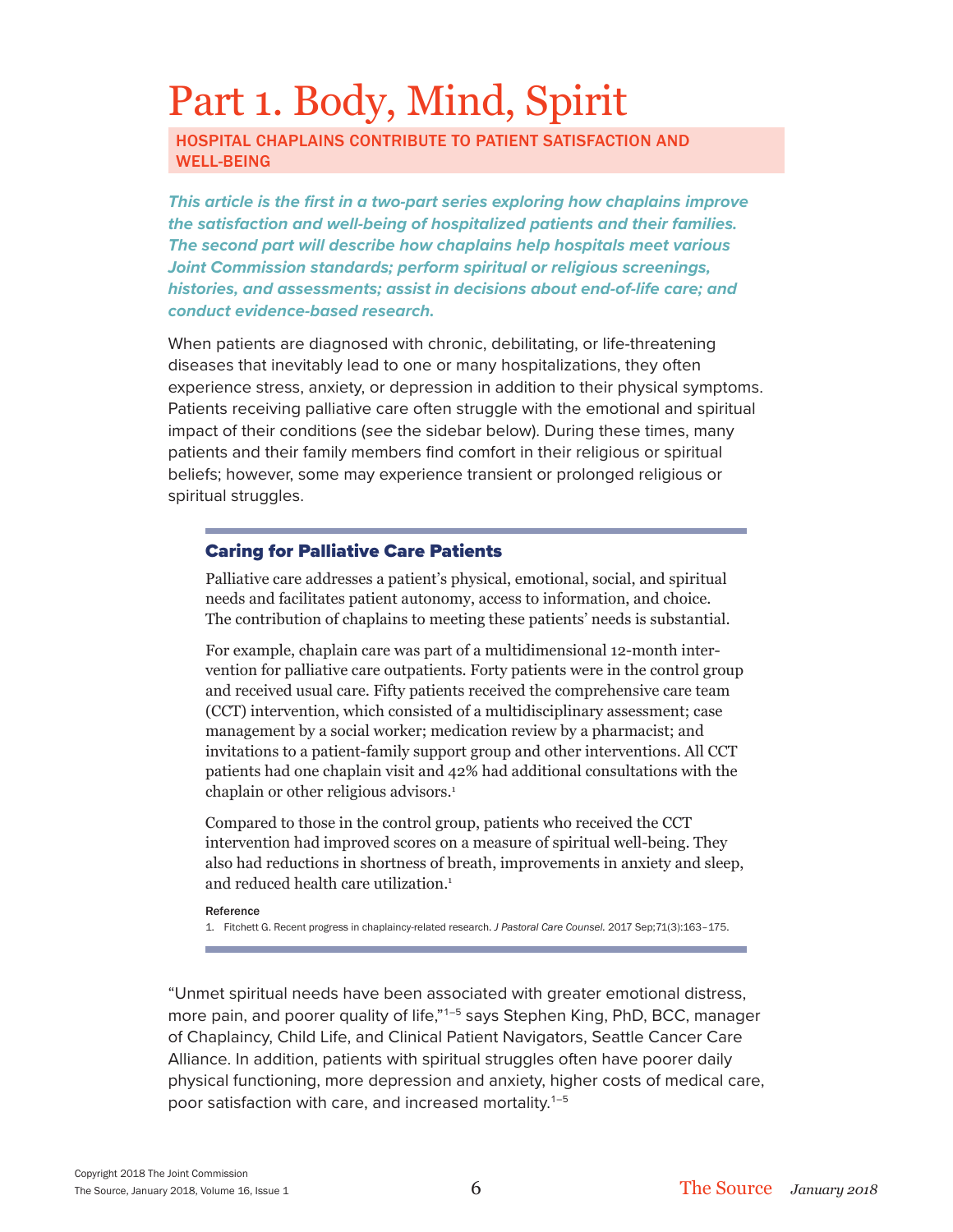For these and other reasons, The Joint Commission asks health care providers to respect patients' cultural and personal values, beliefs, and preferences and accommodate patients' rights to religious and other spiritual services through Rights and Responsibilities of the Individual (RI) Standard **RI.01.01.01**. (*See* "Related Requirements" for this and other standards that can be met by chaplains below.) Although everyone on the hospital's interdisciplinary care team is responsible for meeting this standard, chaplains are specifically trained to respect, assess, and fulfill the religious and spiritual needs of patients and families.

## Related Requirements

#### **Standard RI.01.01.01**

The hospital respects, protects, and promotes patient rights.

#### **Elements of Performance (EPs) 6, 7, and 9 for RI.01.01.01**

- 6. The hospital respects the patient's cultural and personal values, beliefs, and preferences.
- 7. The hospital respects the patient's right to privacy. (*See also* IM.02.01.01,  $EPs 1-4)$

**Note 1:** *This element of performance (EP) addresses a patient's personal privacy.*

**Note 2:** *For hospitals that use Joint Commission accreditation for deemed status purposes and have swing beds: The resident's right to privacy includes privacy and confidentiality of his or her personal records and written communications, including the right to send and receive mail promptly.*

9. The hospital accommodates the patient's right to religious and other spiritual services.

### **Standard LD.04.04.05**

The hospital has an organizationwide, integrated patient safety program within its performance improvement activities.

#### **EP 9 for LD.04.04.05**

9. The leaders make support systems available for staff who have been involved in an adverse or sentinel event.

**Note:** *Support systems recognize that conscientious health care workers who are involved in sentinel events are themselves victims of the event and require support. Support systems provide staff with additional help and support as well as additional resources through the human resources function or an employee assistance program. Support systems also focus on the process rather than blaming the involved individuals.*

### **Standard PC.02.01.05**

The hospital provides interdisciplinary, collaborative care, treatment, and services.

#### **EP 1 for PC.02.01.05**

1. Care, treatment, and services are provided to the patient in an interdisciplinary, collaborative manner.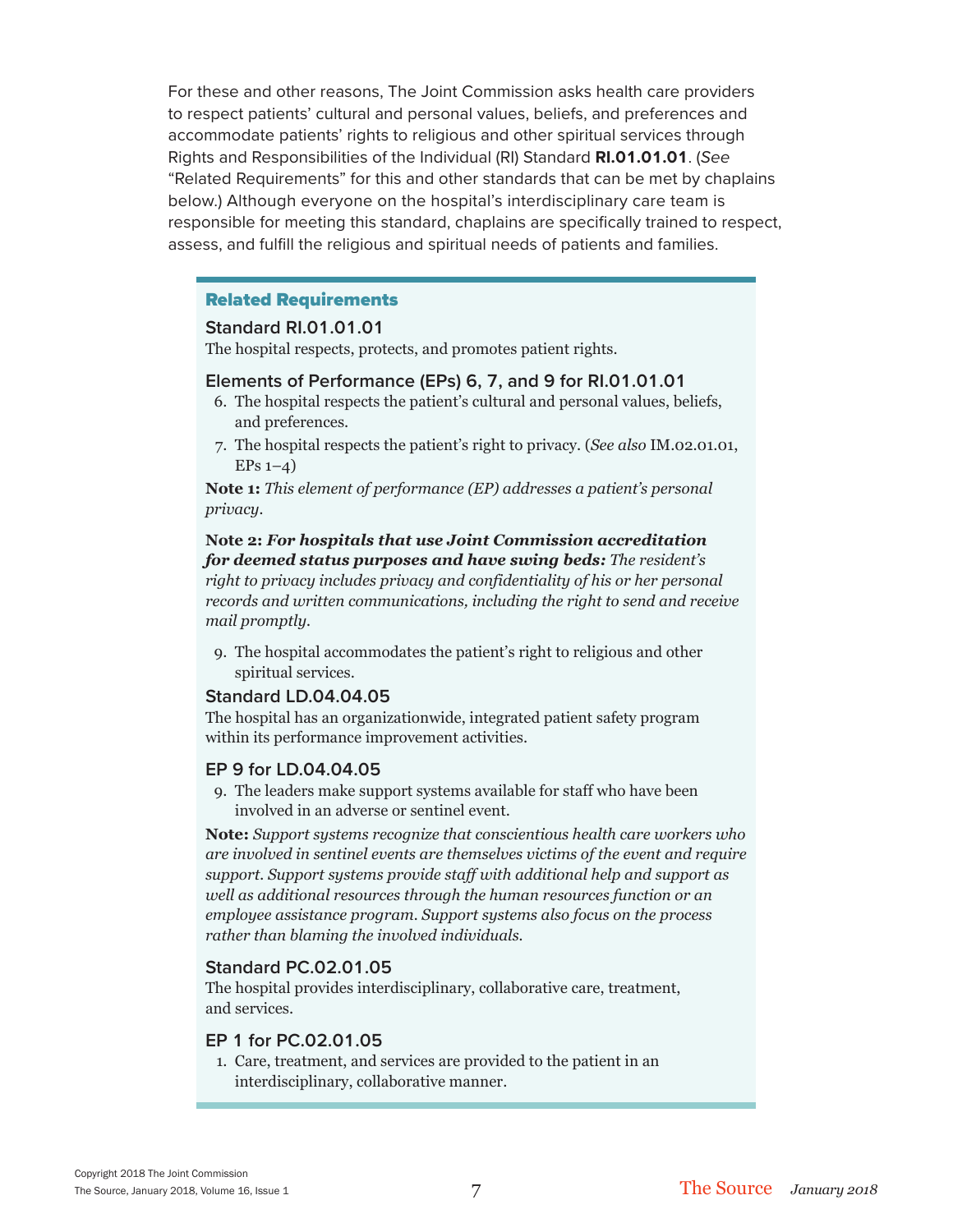## **Overview of Chaplaincy**

Chaplains are theologically and clinically trained health care professionals who receive clinical pastoral education and go through supervised training in the health care setting. Often, they attain board certification through a professional chaplaincy organization, such as the Association of Professional Chaplains (APC).<sup>6</sup>

"Most people don't realize how much clinical training goes into becoming a chaplain," says Amy Greene, DMin, director of Spiritual Care at the Cleveland Clinic. "Professional chaplains have also done training in the clinical setting, much like other clinicians."

At a basic level, chaplains give patients access to familiar spiritual or religious rituals, such as prayer. "We can also create rituals that mark important times that allow people to feel the sacredness and specialness of the moment, even if they don't come from well-established religions," says George Fitchett, DMin, PhD, professor and director of research, Department of Religion, Health, and Human Values at Rush University Medical Center in Chicago. "For patients who come from a particular religious background, these rituals can be an important source of grounding and reassurance."

In addition, chaplains provide emotional support, ease anxieties during times of uncertainty, and help patients and family members find strength during stressful times.<sup>3</sup> Chaplains also help patients and family members navigate through difficult medical choices, grounding their decision-making process in their values, beliefs, and preferences.3 (*See* the sidebar on page 9 for more about what chaplains do for patients and family members.)



Chaplains provide emotional support to patients, families, and colleagues.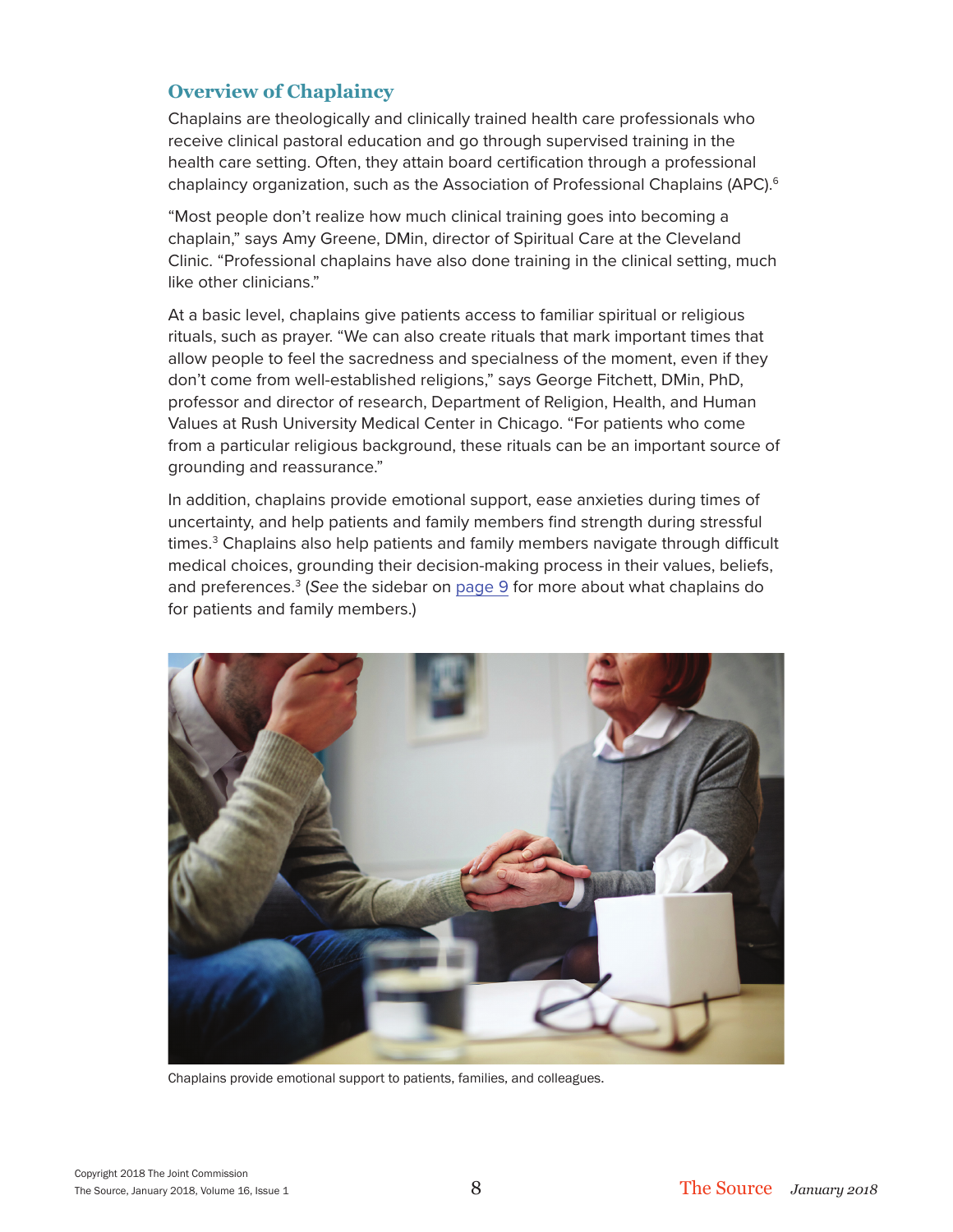#### In Their Own Words: Chaplains' Perspectives on Health Care

Chaplains see the same patients and family members that health care providers see, but they view patients and family members through a different lens. Chaplains assess how a patient's or family member's religion and spirituality can help with his or her decisions about medical care as well as assist with or detract from the coping process. Several chaplains have described their role as assisting patients and family members along their religious and spiritual journey within the health care system.

*"A key element of chaplaincy is active and empathic listening. We pay attention to what is on the patient's mind and invite them to share more. We listen to the joys and sorrows they are experiencing. When people feel heard, they feel less alone. My favorite research comes from a satisfaction survey at Mayo Clinics, where 78% of respondents stated that part of the reason for seeing a chaplain was to remind them of God's love and presence during a stressful time.*"<sup>7</sup>

—**George Fitchett**, DMin, PhD, Professor and Director of Research, Department of Religion, Health, and Human Values, Rush University Medical Center, Chicago

*"Chaplains tend to be good in a crisis—if people are sad, upset, or angry; we have a high tolerance for those emotions. We have the training to get people support or affirm their ability to call upon their internal and external resources. Chaplains help people find their own way back to courage. We provide a listening ear so that people can talk their own way back to a balanced perspective of what is happening to them. When everything goes wrong and they didn't get the outcome they wanted, patients and family members can still feel cared for."*

—**Amy Greene,** DMin, Director of Spiritual Care, Cleveland Clinic

*"Chaplains often provide a representative role; we represent God or a faith community to many. If we are experienced as loving, then we can further reinforce or reinterpret their beliefs and help patients and family members feel supported. We value patients' spirituality and acknowledge what is important or sacred to the patient."*

—**Stephen King,** PhD, BCC, Manager of Chaplaincy, Child Life, and Clinical Patient Navigators, Seattle Cancer Care Alliance

## **Improve Patient and Family Satisfaction**

When chaplains are involved in a patient's care, their satisfaction with the overall health care experience increases. "For more than 10 years, there has been a growing body of evidence about the impact of chaplain care on patient satisfaction," says Fitchett. For example, a recent study reviewed nearly 9,000 patient responses on six items from the Hospital Consumer Assessment of Healthcare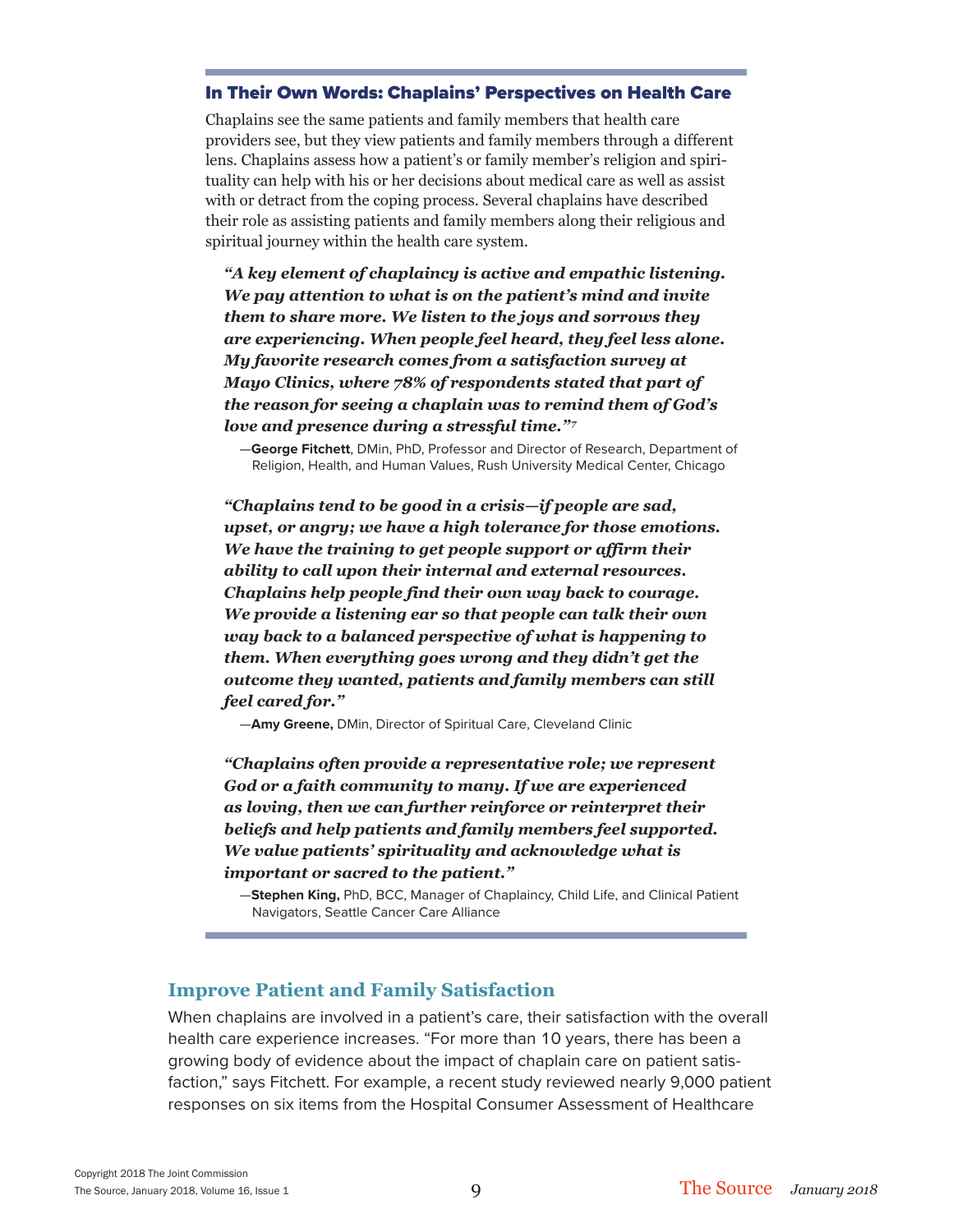Providers and Systems (HCAHPS) and Press Ganey satisfaction survey for Mount Sinai Hospital in New York City.<sup>8</sup> Researchers found that chaplains had visited 5.6% of the patients who completed surveys, and these patients gave higher ratings for all six satisfaction items than did the patients who had not been visited by a chaplain.<sup>8</sup>

Patient satisfaction scores now affect the bottom line, and it is more important than ever before for health care leaders to make plans to improve the experience of hospitalized patients as well as their family members. Chaplains who help patients feel respected and who assess and fulfill their spiritual and religious needs can be part of the plan to improve the patient experience.

## **Respect Patient Rights**

Chaplains are naturals when it comes to fulfilling The Joint Commission's Standard RI.01.01.01 for respecting patient's rights to cultural and personal values, beliefs, and preferences (EP6) as well as their right to religious and other spiritual services (EP9). "We must practice cultural humility," says King. "We may think we know a lot about one particular culture, but every individual is different. Chaplains have an active wonder to get to know an individual better and find out what's important to them."

Although chaplains are religious, they support any belief that patients and family members may have, even if they don't subscribe to a specific religion or believe in a god. "We enjoy contact with people of diverse faith traditions or no faith tradition," says Fitchett. "Our training includes learning about different faith traditions. Often, patients and their families are also happy to explain more about their religion when we ask. For example, I could meet a family and say, 'I'm not Buddhist, but tell me what will be helpful for your family.' And I can get someone from their Buddhist organization to come to the hospital."

Chaplains are prepared to provide or find religious and spiritual resources for patients and family members no matter what the beliefs may be. Of Cleveland Clinic, Greene says, "We do mass regularly and have a Muslim prayer room as well as a Muslim chaplain on the team. We have silent meditation that is led by a chaplain. We also have a thick notebook of community representatives for everything from Amish to Zoroastrianism beliefs."

## **Part of the Interdisciplinary, Collaborative Team**

Chaplains should play an integral role on the interdisciplinary care team, as required by Joint Commission Provision of Care, Treatment, and Services (PC) Standard **PC.02.01.05**. Chaplains attend multidisciplinary rounds and document discussions with patients and family members in a clear and concise manner in the electronic medical record. "What do you write in the chart?" says Fitchett. "Do you write something that is easy to understand, or do you use 'chaplain-speak' that no one understands? Our notes must be efficient because everyone is busy, and they don't have time to read long notes."

Often, chaplains use face-to-face communication in addition to progress notes in the electronic medical record. "Chaplains also have a practice of checking in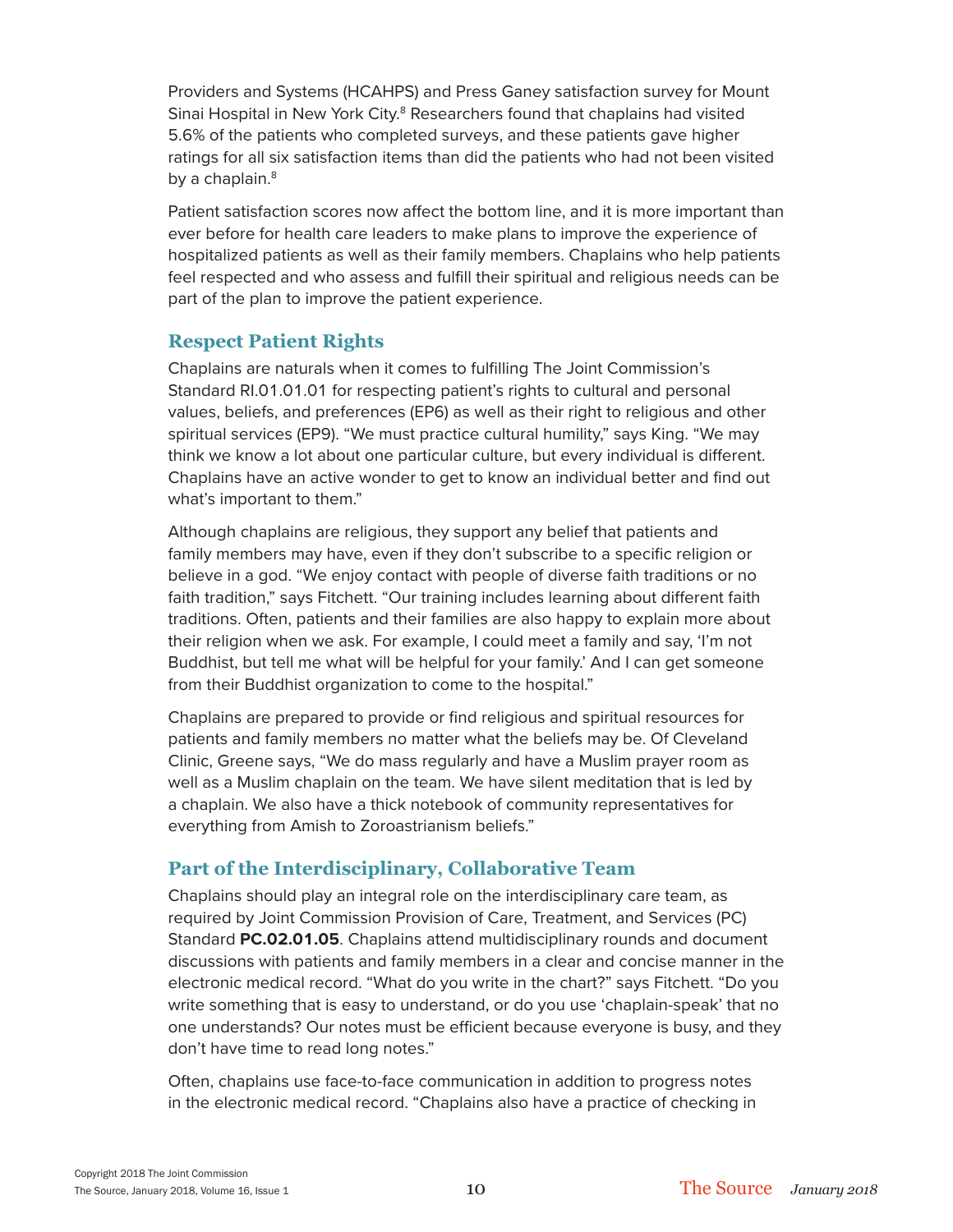with the nurse before visiting a patient," says King. "We ask the nurse, 'Is there anything I should be aware of?' And then we loop back with the nurse after we meet with the patient. We also follow up with social workers and doctors."

Finally, chaplains may have to assert themselves on the interdisciplinary care team to remind other health care providers of how they can help with certain patients. $9$ "Few clinical colleagues have had meaningful education about patients' spiritual concerns or a chaplain's role in addressing them. It's our job to educate clinicians on the chaplain's role," says Fitchett. "People in health care are always moving along, and they may not have a good understanding of what the chaplains do. Once they are educated, they make better use of chaplains."

## **Uplift and Support Clinical Staff**

Not only can chaplains provide spiritual and religious support to patients and family members, they can also support their coworkers at the hospital. This support for other health care providers can occur in formal and informal ways.

"We are available for staff to catch us on the run or to set up formal one-on-one appointments," says King. "Staff can talk to chaplains when they are feeling overwhelmed, they've gotten close to some patients who are not doing well, or they're feeling moral despair because their patients aren't making choices with which they agree. We also have something called 'Tea for the Soul,' which is where the chaplain sets up shop in a staff lounge, offers hot tea and treats, and staff are invited to drop in. It's a way for chaplains to express appreciation for staff on every floor on every unit once a month. Our nurse managers are saying 'please don't stop' because it is very meaningful for the staff."

When health care providers feel cared for, they are rejuvenated and can provide better care to their patients and family members. In addition, The Joint Commission requires health care leaders to make support systems available to staff who have been involved in an adverse or sentinel event through Leadership (LD) Standard **LD.04.04.05**, EP 9, and chaplains can play a vital part of that support system.

"We actually put a good deal of focus on staff care because we know that this pays big dividends in patient care," says Greene. "For every nurse whose load you lighten even a little, you've helped all their patients, too. At Cleveland Clinic, we have a team of holistic nurses and chaplains who work together to do a rapid response to crisis, called a Code Lavender, to indicate the desire and urgency to bring calm to staff. Anyone can call a Code Lavender on a teammate or on a whole team. Most recently a unit lost a beloved colleague suddenly, and the Code Lavender team set up shop in the break room and offered listening, Reiki, prayer, silence, and light shoulder massage. We give them a lavender wrist band to remind them—and others around them—to take it a little easy on themselves." TS

#### **References**

- 1. Choi PJ, Curlin FA, Cox CE. "The patient is dying, please call the chaplain": The activities of chaplains in one medical center's intensive care units. *J Pain Symptom Manage.* 2015 Oct;50(4):501–506.
- 2. Pearce MJ, et al. Unmet spiritual needs impact emotional and spiritual well-being in advanced cancer patients. *Support Care Cancer.* 2012 Oct;20(10):2269–2276.